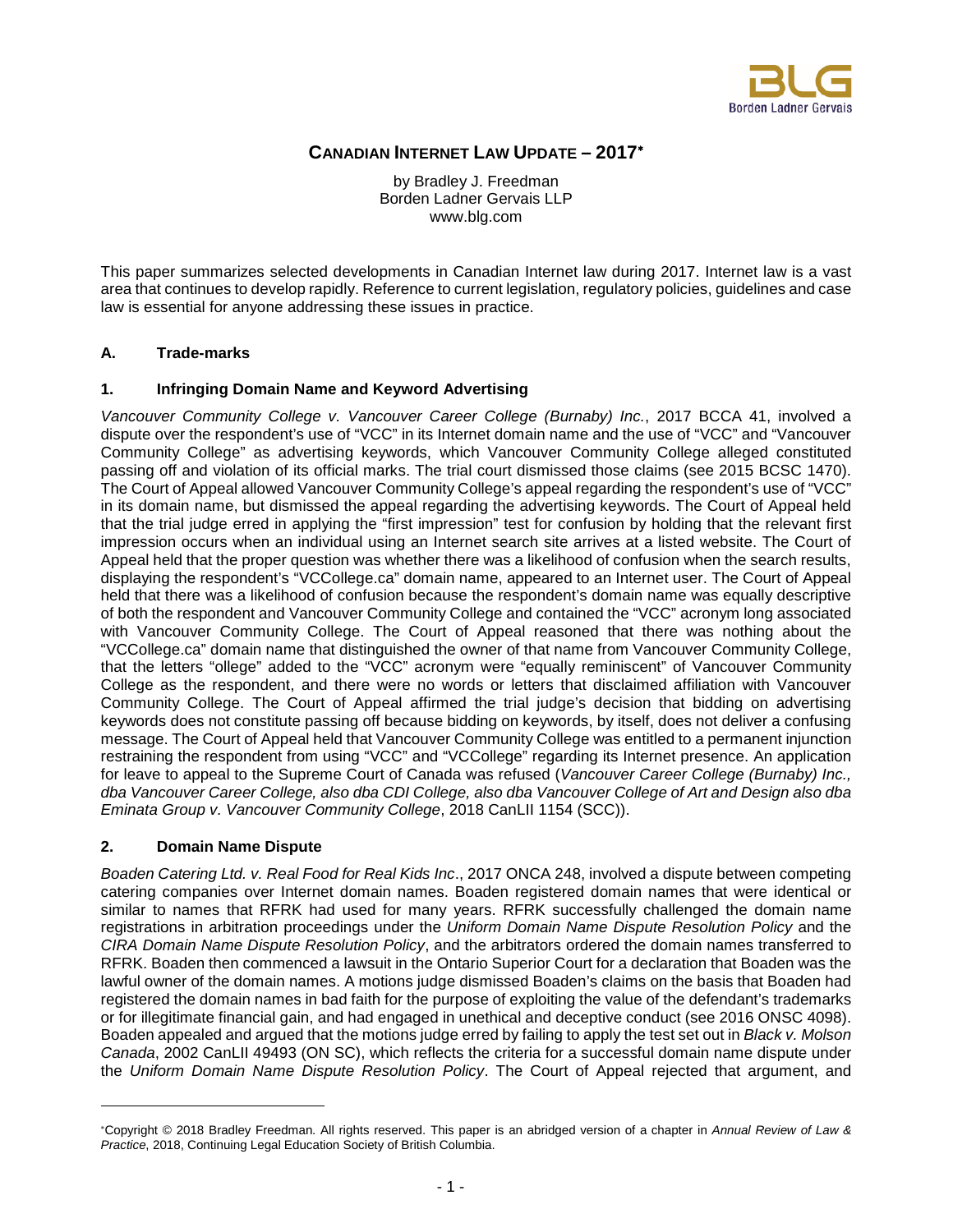

dismissed the appeal, on the basis that the motions judge had applied that test and had considered all of the evidence provided by Boaden.

#### **3. Consumer Criticism Website**

*United Airlines Inc. v. Cooperstock*, 2017 FC 616 and 2017 FC 617, involved a dispute over the defendant's UNTIED.com consumer criticism website that provided disgruntled customers and other website users with information about the plaintiff airline and allowed users to submit and read complaints about the plaintiff. The defendant designed the UNTIED.com website (including graphics, logos, and colours) to have a strong resemblance to the plaintiff's official website and the plaintiff's trademarks. The UNTIED.com website included a disclaimer and a pop-up dialogue box to indicate that it was not the plaintiff's website. The plaintiff sued for infringement of its trademarks and infringement of its copyright in its official website. The court held the defendant liable for trademark infringement, passing off, and depreciating the goodwill attached to the plaintiff's trademarks. The court held that the defendant used the trademarks displayed on the UNTIED.com website in connection with services (offering information and guidance to disgruntled customers) and those trademarks were likely to cause confusion. The court found that the disclaimers on the UNTIED.com website did not avoid consumer confusion, and the pop-up dialogue box did not always function. The court found that the defendant misled users of the UNTIED.com website as to the source of the services available on the website, which tarnished the plaintiff's reputation, causing harm to the plaintiff. The court held that parody and satire are not defences to trademark infringement. The court further held that the defendant had infringed the plaintiff's copyright (see discussion below). The court concluded that the plaintiff was entitled to an injunction restraining the defendant's use of the plaintiff's trademarks. The court allowed the defendant to retain the UNTIED.com domain name, but ordered that the domain name not be used in association with the same services as provided by the plaintiff. For a related case, see *Cooperstock c. United Airlines Inc.*, 2017 QCCA 44.

# **B. Copyright**

# **1. Scraping Photos from Digital Marketplace**

*Trader v. CarGurus Inc.*, 2017 ONSC 1841, involved a dispute between the operators of competing digital marketplaces for new and used vehicles. Trader (the owner of autotrader.ca) provided various services to auto dealers, including taking photos of a dealer's vehicles for use in listings on the autotrader.ca site and on the dealer's own website. When CarGurus entered the Canadian market to compete with Trader, CarGurus scraped over 150,000 of those photos from dealer websites for use on the CarGurus site. Trader sued CarGurus for infringing copyright in the scraped photos and sought \$98 million in statutory damages and a permanent injunction. CarGurus argued that the photos lacked the requisite originality to be protected by copyright, because the photographers were required to take the photos in accordance with Trader's standardized procedures. The court rejected that argument because the photographers exercised skill and judgment in taking the photos. CarGurus also argued that it did not infringe copyright in some of the photos because they were not actually copied and stored on CarGurus' server but rather they were "framed" (i.e., they remained on the dealer's website but were displayed on the CarGurus site). The court rejected that argument because displaying the photos on the CarGurus site constituted making the photos available to the public by telecommunication, which is an infringement of copyright by virtue of *Copyright Act* s. 2.4(1.1). CarGurus also invoked the defence of fair dealing for the purpose of research. The court accepted that the purpose of the dealing may have been for research, but held that the dealing was not "fair" because CarGurus' purpose was commercial, the photos were displayed in their entirety, the photos were widely disseminated through the Internet for the entire life of the vehicle listing, and CarGurus had alternatives to copying the photos. CarGurus also argued that it was the provider of an information location tool and was therefore protected against liability for damages by *Copyright Act* s. 41.27(1). The court rejected that argument on the basis that the defence for information location tools applied only to intermediaries that provide tools (e.g., search engines) that enable users to navigate and find information where it is located on the Internet, not to providers that gather information from the Internet and make it available to users on the provider's own website. Trader claimed statutory damages pursuant to *Copyright Act* s. 38.1(1) calculated at \$500 for each infringed photo, and argued that the court did not have discretion to award a lower amount under *Copyright Act* s. 38.1(3) because the infringement did not involve "a single medium". The court rejected Trader's argument on the basis that the undefined term "medium" includes an electronic medium (i.e. a website), and that desktop and mobile applications were simply two user interfaces for accessing the CarGurus site. The court held that statutory damages of \$500 for each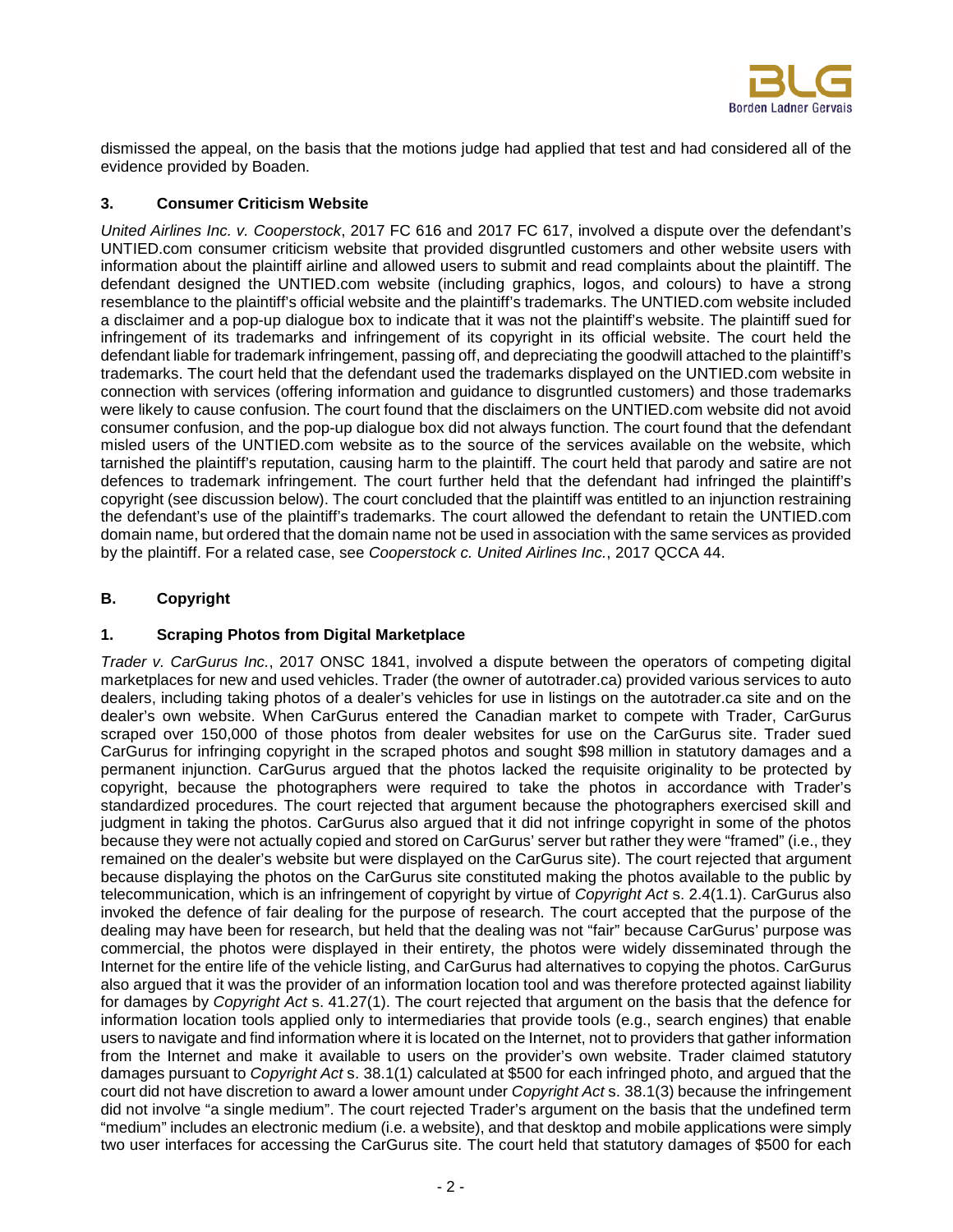

infringed photo would be grossly out of proportion, and exercised its discretion to reduce the statutory damages to \$2 for each infringed photo, for a total of approximately \$300,000. The court found that there was no bad faith on the part of CarGurus, and therefore no basis for an award of punitive damages. The court held that there was no need for a permanent injunction because CarGurus had removed all of Trader's photographs and ceased indexing dealer websites, and had undertaken to not reproduce any future Trader photos from feed providers if Trader identified those photos.

# **2. Consumer Criticism Website**

*United Airlines Inc. v. Cooperstock*, 2017 FC 616 and 2017 FC 617, involved a dispute over the defendant's UNTIED.com consumer criticism website that provided disgruntled customers and other website users with information about the plaintiff airline and allowed users to submit and read complaints about the plaintiff. The defendant designed the UNTIED.com website (including graphics, logos and colours) to have a strong resemblance to the plaintiff's official website and the plaintiff's trademarks. The UNTIED.com website included a disclaimer and a pop-up dialogue box to indicate that it was not the plaintiff's website. The plaintiff sued for infringement of its trademarks and infringement of its copyright in the plaintiff's official website. The court held the defendant liable for trademark infringement, passing off and depreciating the goodwill attached to the plaintiff's trademarks (see above). The court also held that the defendant had infringed the plaintiff's copyright in the plaintiff's official website. The court found that the defendant had copied substantial parts of the plaintiff's official website, including the overall layout of the website and the plaintiff's logos and designs. The defendant asserted the defence of fair dealing for the purpose of parody. The court rejected that defence because, while the UNTIED.com website fell within the broad definition of parody, the copying was not "fair" because of the defendant's real purpose or motive (i.e., to harm the plaintiff), the substantial amount of the dealing (i.e., copying the entire home page of the plaintiff's official website), available alternatives to the dealing and the effect of the dealing (i.e., harm to the plaintiff). The court concluded that the plaintiff was entitled to an injunction restraining the defendant's use of the plaintiff's copyright works.

# **3. Unauthorized Use of Facebook Photographs**

*Saad c. Le Journal de Montréal*, 2017 QCCQ 122, involved a dispute over the *Journal*'s unauthorized use of two photographs taken by the plaintiff, a professional photographer, of his friend and posted on the friend's Facebook page with a credit to the plaintiff as the photographer. The *Journal* published (in print and online) an article about the friend, and with her permission illustrated the article with the photographs taken from her Facebook page. The *Journal* did not clear copyright in the photographs and did not identify the plaintiff as the photographer. In response to a demand by the plaintiff, the *Journal* removed the photographs from its website, but refused to compensate the plaintiff for use of the photographs. The plaintiff sued for infringement of copyright and moral rights. The *Journal* argued that it was not liable for copyright infringement because it reasonably assumed that the friend had authority to permit the use of the photographs. The court rejected that argument and held that it was not reasonable for the *Journal* to rely solely on the friend's permission without contacting the plaintiff. The court noted that the *Journal* was accustomed to clearing copyright, and the plaintiff was identified in the photo credit on the friend's Facebook page. The *Journal* also argued that its use of the photographs was fair dealing for the purpose of news reporting. The court rejected that argument because the *Journal* did not comply with the mandatory attribution requirements (i.e., identification of the source and photographer). The court held that the *Journal* infringed the plaintiff's copyright and moral rights in the photographs, and awarded the plaintiff statutory damages totalling \$2,000. See also *Jomphe (Karjessy) c. Société St-Jean-Baptiste de Montréal*, 2017 QCCQ 7303.

# **4. Notice and Notice Regime – Order for Disclosure of Subscriber Information**

*Voltage Pictures, LLC v. John Doe*, 2017 FCA 97, involved a proposed reverse class proceeding against unknown defendants engaged in illegal Internet sharing of the plaintiffs' copyright films. The plaintiffs brought a motion under the "notice and notice" regime set out in *Copyright Act* ss. 41.25 and 41.26 for an order that Rogers Communications, a non-party Internet service provider, disclose contact and personal information of subscribers associated with identified Internet protocol addresses, so that the plaintiffs could name the subscribers as defendants in the class proceeding. The trial court (2016 FC 881) ordered Rogers to disclose the subscribers' names and addresses, but only after the plaintiffs paid Rogers' fee (calculated at \$100 per hour) for the time spent to assemble the subscriber information. The plaintiffs appealed and argued that the trial judge erred in ordering payment of Rogers' fee. The Court of Appeal granted the appeal. The Court of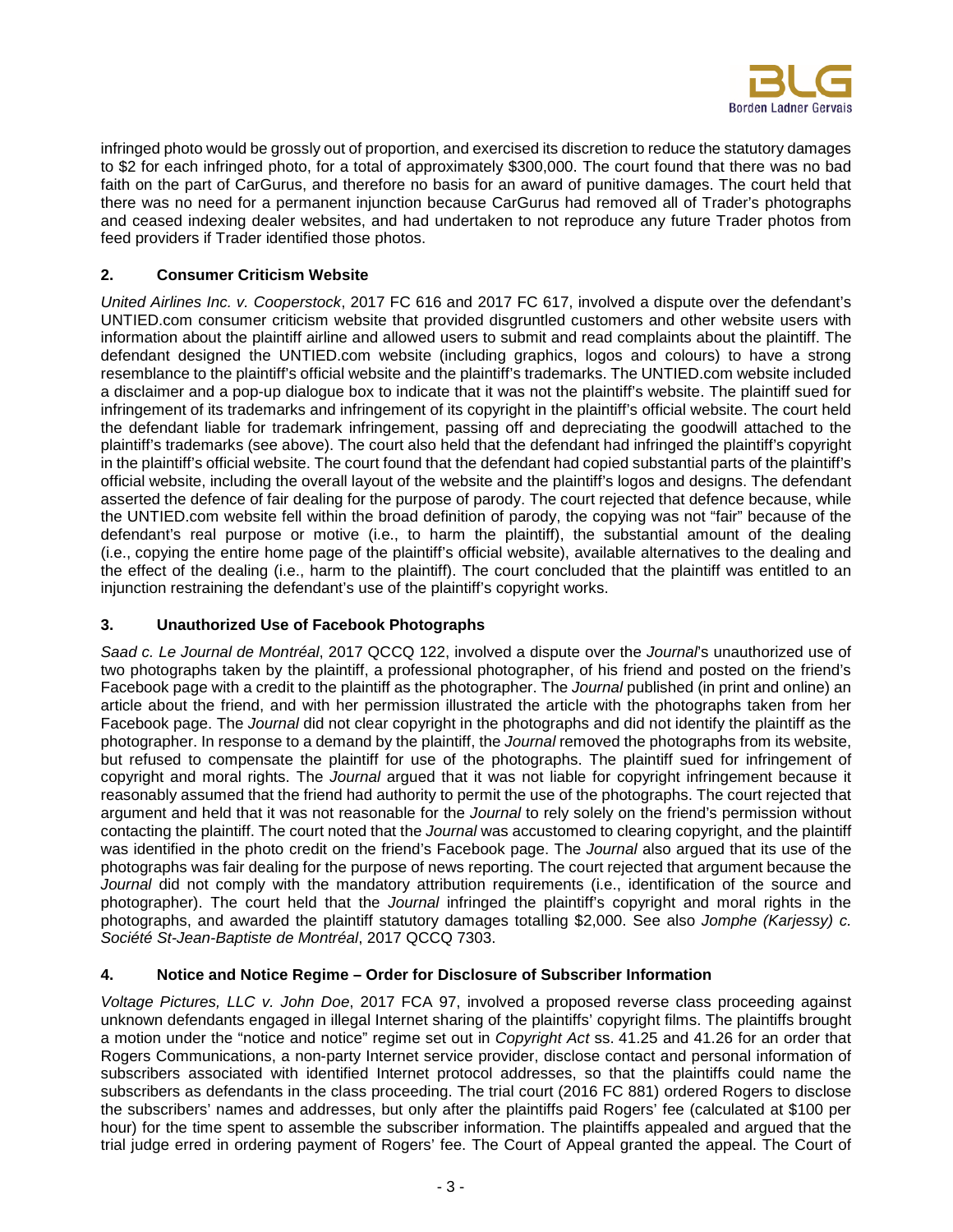

Appeal held that *Copyright Act* s. 41.26(1) requires an Internet service provider to "maintain records in a manner and form that allows it to identify suspected infringers, to locate the relevant records, to identify the suspected infringers, to verify the identification work it has done (if necessary), to send the notices to the suspected infringers and the copyright owner, to translate the records (if necessary) into a manner and form that allows them both to be disclosed promptly and to be used by copyright owners and later the courts to determine the identity of the suspected infringers, and, finally, to keep the records ready for prompt disclosure" (at para. 40). The Court of Appeal further held that, in the absence of a regulation specifying applicable fees, *Copyright Act* s. 41.26(2) precludes payment of any fee to an Internet service provider for the work required to comply with *Copyright Act* s. 41.26(1). The Court of Appeal held that the notice and notice regime does not displace the common law *Norwich* disclosure order process, which continues to govern an Internet service provider's disclosure of retained records. The Court of Appeal noted that it is reasonable for an Internet service provider to insist that a plaintiff obtain a *Norwich* disclosure order to protect the Internet service provider against aggrieved customers whose information is disclosed. The Court of Appeal held that a *Norwich* disclosure order could require payment of the Internet service provider's fee for the costs associated with the act of disclosure, but those fees could not include the work required to comply with the record collection obligations imposed by *Copyright Act* s. 41.26(1). The Court of Appeal held that the burden was on an Internet service provider to prove its costs of disclosure that should be compensated, and that Rogers had failed to adduce sufficient evidence to satisfy that burden. The Court of Appeal concluded that Rogers was not entitled to any fee for compliance with the disclosure order. The Supreme Court of Canada granted Rogers' application for leave to appeal (2017 CanLII 78701).

# **C. Electronic Transactions**

# **1. Social Media Terms of Use**

*Douez v. Facebook, Inc.*, 2017 SCC 33, involved a dispute over the validity and enforceability of a forum selection clause in Facebook's Terms of Use, which every user must click to accept in order to use Facebook's social network. A majority of the Supreme Court of Canada, in a three-one-three split decision, held the clause to be unenforceable and allowed the appeal (see discussion below). Six members of the court rejected Douez's argument that the clause was not enforceable because it conflicted with Facebook's assurance that it strives to respect local law, and because consumers' attention was not drawn to the clause during the online contract formation process. Karakatsanis, Wagner, and Gascon JJ.A. noted that the *Electronic Transactions Act* (British Columbia) specifically permits contractual offer and acceptance to occur in an electronic form through "clicking" online. McLachlin C.J.C. and Côté and Moldaver JJ.A. (dissenting) reasoned that the *Electronic Transactions Act* codifies the common law set out in *Rudder v. Microsoft Corp.*, 1999 CanLII 14923 (ON SC), and establishes that an enforceable contract may be formed by clicking an appropriately designated online icon.

# **2. Email Acknowledgment of Liability**

*Johal v. Nordio*, 2017 BCSC 1129, involved a dispute over a debt secured by a promissory note. The plaintiff sued to enforce the promissory note. The defendant argued that the plaintiff's claims were statute barred by the *Limitation Act* (British Columbia). The plaintiff argued that the limitation period had not expired because the defendant had sent an email acknowledging the debt. The defendant did not deny sending the email, which included, at the bottom, the defendant's name, corporate position and contact information. The court held that the email constituted a signed, written acknowledgment of liability as required by *Limitation Act* s. 24(1). The court rejected the defendant's argument that the *Electronic Transactions Act* (British Columbia) definition of "electronic signature" required something more akin to a digital signature. The court reasoned that, in the context of an email, the "electronic signature" definition focuses on "whether the email sender intended to create a signature to identify him/herself as its composer and sender". The court concluded that the email satisfied the writing and signature requirements of the *Limitation Act* because the defendant's name and additional information at the bottom of the email was electronic information that was created or adopted by the defendant to sign the email and was attached to the email.

# **3. Email Acknowledgment of Liability**

*Embee Diamond Technologies Inc. v. I.D.H. Diamonds NV*, 2017 SKCA 79 and 2017 SKQB 79, involved a dispute over a debt owed by the defendant for the purchase of diamonds from the plaintiff. The defendant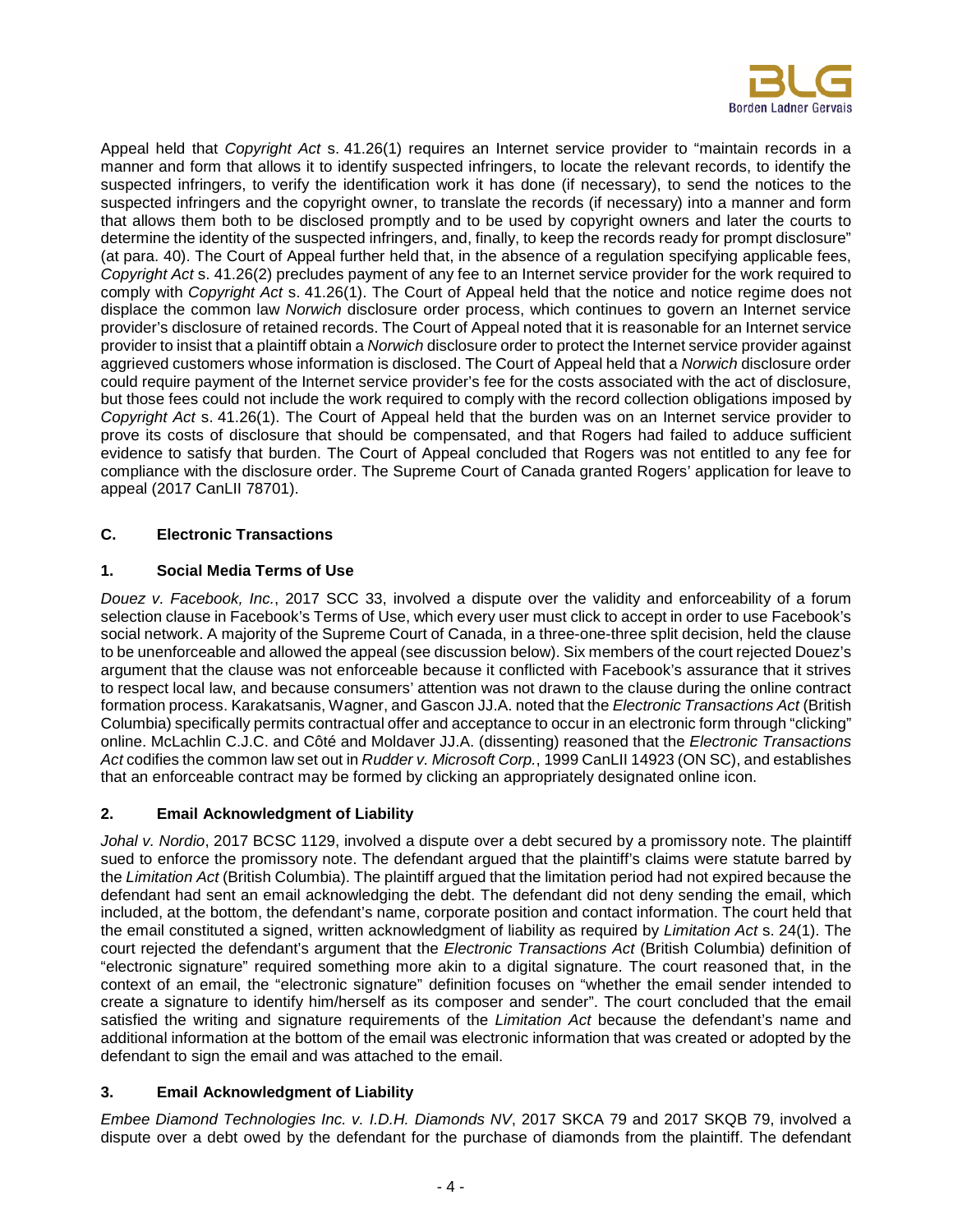

argued that the plaintiff's claims were statute barred by *The Limitations Act* (Sask.). The plaintiff argued that the limitation period was extended because the defendant acknowledged the debt in a series of emails between the parties. *The Limitations Act* provides that an acknowledgment "must be in writing and must be signed by the person making it". The chambers judge applied *The Electronic Information and Documents Act, 2000* (Sask.) and common law principles to hold that the emails were in "writing" and "signed" within the meaning of *The Limitations Act*. The chambers judge reasoned that *The Electronic Information and Documents Act*  supplements, but does not replace, the common law approach to signatures, which permits recognition of electronic signatures and other deviations from "wet ink" signatures. The chambers judge held that the emails included electronic information (e.g., the sender's name and address at bottom of the email or a scanned handwritten signature) that was created or adopted to sign the email. The chambers judge reasoned that the use of designated, digital signatures on some emails did not disavow the contents of emails with other forms of electronic signature. The Court of Appeal dismissed an appeal from the decision on the basis that the chambers judge did not err in the interpretation and application of *The Electronic Information and Documents Act, 2000* or in the identification and application of relevant common law principles.

#### **4. Electronic Waiver and Release**

*Quilichini v. Wilson's Greenhouse & Garden Centre Ltd.*, 2017 SKQB 10, involved a lawsuit for compensation for bodily injuries suffered by the plaintiff while participating in go-kart racing at a track operated by one of the defendants. The plaintiff alleged that he crashed his go-kart into a barrier because the go-kart was defective. Before the plaintiff participated in the races, he completed a kiosk-based registration process in which he clicked through a series of electronic pages on a computer screen and clicked an "I agree" icon on an electronic waiver and release presented on a computer screen. The waiver and release included spaces for wet ink signatures by the participant and the racetrack staff. The defendants applied for summary judgment dismissing the plaintiff's lawsuit on the basis that the waiver and release precluded all claims. The court held that the waiver and release were binding on the plaintiff. The court referenced *The Electronic Information and Documents Act, 2000* (Sask.), which expressly confirms that an agreement to contractual terms may be expressed by touching or clicking on an appropriately designated icon or place on a computer screen. The court reasoned that the availability of an alternative method of signing the waiver and release (i.e., wet ink signatures on paper) did not invalidate the plaintiff's electronic acceptance of the waiver and release. The court dismissed the lawsuit on the basis that the waiver and release was a full defence to all of the plaintiff's claims.

# **D. Privacy and Personal Information Protection**

#### **1. Proposed Class Action for Breach of Privacy**

*Douez v. Facebook, Inc.*, 2017 SCC 33, involved an application for certification of a class proceeding against Facebook on behalf of approximately 1.8 million British Columbia residents whose name and likeness were used in Facebook's "Sponsored Stories" advertising program in alleged violation of the *Privacy Act* (British Columbia). Facebook challenged the British Columbia court's jurisdiction on the basis that the Facebook Terms of Use, which every user must click to accept in order to use Facebook's social network, included a choice of law and forum selection clause requiring disputes be resolved in California courts according to California law.

The chambers judge rejected Facebook's challenge to the court's jurisdiction primarily on the basis that the *Privacy Act* gave the British Columbia Supreme Court exclusive jurisdiction to hear claims in respect of the statutory privacy tort, and that if the court declined jurisdiction the plaintiff would have no other forum to bring that claim. The chambers judge certified the class proceeding. Facebook appealed.

The Court of Appeal allowed the appeal on the basis that the chambers judge erred in interpreting the *Privacy Act*. The Court of Appeal held that the *Privacy Act* did not exclude the jurisdiction of foreign courts to consider *Privacy Act* claims and was not intended to override a contractual forum selection clause. The Court of Appeal further held that the plaintiff had not shown strong cause to not enforce the contractual forum selection clause. The Court of Appeal concluded that the forum selection clause should be enforced and the action stayed. Douez appealed.

The Supreme Court of Canada, in a three-one-three split decision, held the forum selection clause to be unenforceable and allowed the appeal. The entire court agreed that the enforceability of the forum selection clause ought to be determined according to the common law *Pompey* test, which requires the court to first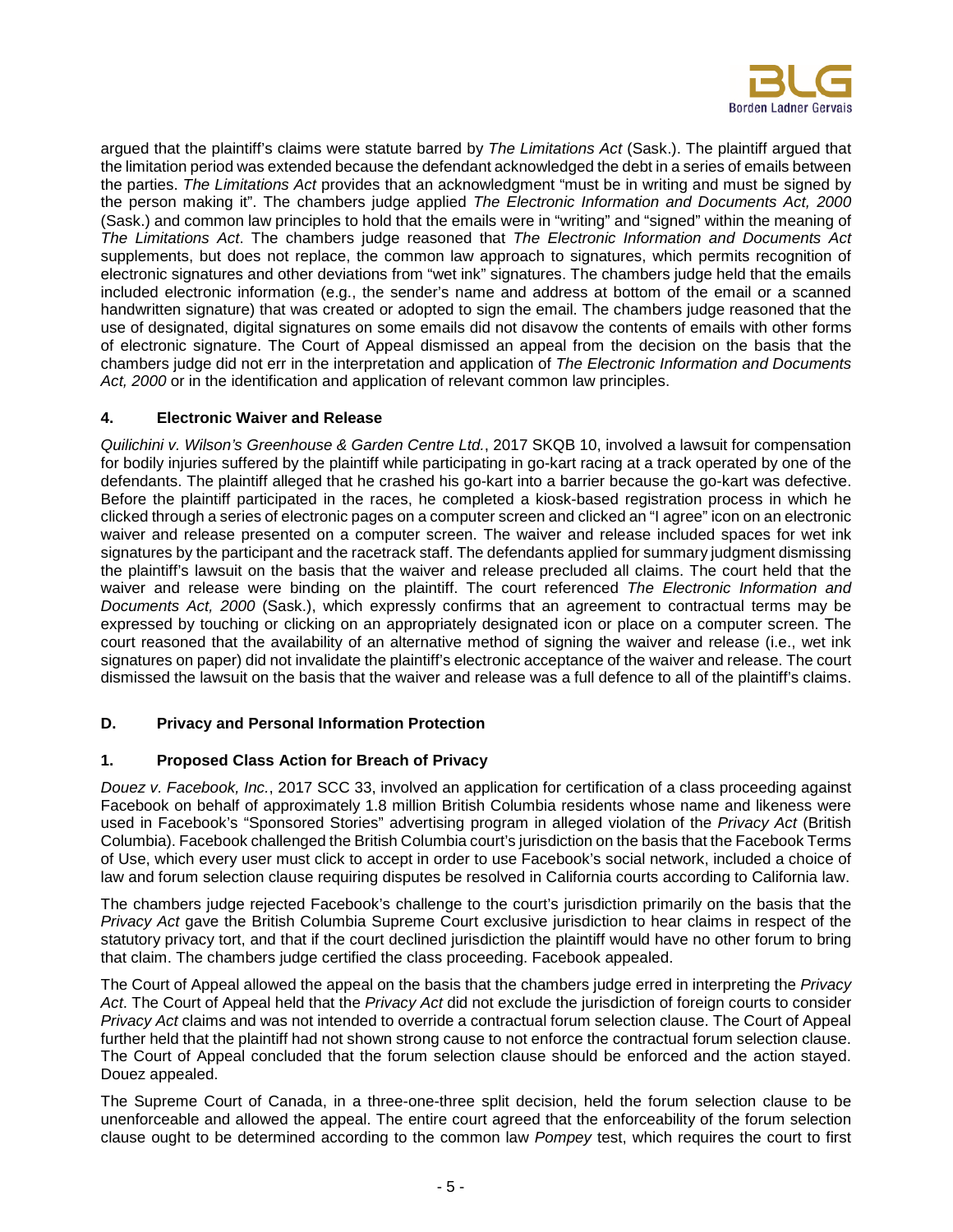

determine whether the clause is "valid, clear and applicable" based on ordinary contract law principles, and then determine whether the party seeking to avoid enforcement of the clause has shown "strong cause" why the clause should not be enforced. However, the court was divided over how the *Pompey* test was to be applied to a forum selection clause in a consumer contract of adhesion.

Karakatsanis, Wagner, and Gascon JJ.A. held that the forum selection clause was valid and applicable, and that the *Privacy Act* did not override the forum selection clause. They further held that the strong cause component of the *Pompey* test requires the court to consider all of the circumstances of the particular case, which in a consumer contract context include public policy considerations regarding the unequal bargaining power of the parties and the nature of the rights that a consumer relinquishes under the contract without any opportunity to negotiate. They concluded that Douez had established strong cause – the grossly uneven bargaining power between the parties to a consumer contact of adhesion, the importance of having a local court adjudicate a statutory cause of action implicating quasi-constitutional privacy rights, and other secondary factors (interests of justice, comparative convenience, and expense) – not to enforce the forum selection clause.

Abella J., in a concurring judgment, held that it was contrary to public policy to enforce the forum selection clause because the *Privacy Act* gives the British Columbia Supreme Court exclusive jurisdiction to hear claims in respect of the statutory privacy tort. Abella J. further held that the doctrine of unconscionability applied to render the forum selection clause unenforceable because of the grossly uneven bargaining power of the parties to a contract of adhesion (based in part on the fact that consumers have no meaningful choice as to whether to accept the Facebook Terms of Use given Facebook's "undisputed indispensability to online conversations") and the unfair and overwhelming procedural and potentially substantive benefit to Facebook of requiring disputes to be adjudicated in California courts.

McLachlin C.J.C. and Côté and Moldaver JJ.A., in a dissenting judgment, would have dismissed the appeal on the basis that the forum selection clause was valid and enforceable, and Douez had not shown strong cause for not enforcing the clause. They held that the *Privacy Act* did not override the forum selection clause. They further held that applying the strong cause test in a nuanced manner to consider a consumer's lack of bargaining power would overturn previous court decisions applying the *Pompey* test and substitute new and different principles that would introduce unnecessary and unprincipled uncertainty. They noted that the British Columbia Legislature had chosen not to enact legislation prohibiting the enforcement of forum selection clauses in consumer contracts.

# **2. PIPEDA Applies to Foreign Websites**

*A.T. v. Globe24h.com*, 2017 FC 114, involved an application for damages and a corrective order under the *Personal Information Protection and Electronic Documents Act* (*PIPEDA*) against the operator of the Romanian-based Globe24h.com website that republished and enabled searches of publicly available Canadian court and tribunal decisions containing personal information, and charged a fee for expedited removal of the personal information from the website. The Privacy Commissioner of Canada investigated and found that the Globe24h.com website collected, used and disclosed personal information in violation of *PIPEDA* (see *Complaints against Globe24h.com*, 2015 CanLII 33260 (PCC)). The applicant, a Canadian resident whose information was published on the Globe24h.com website, applied to court for damages and a corrective order against the Globe24h.com website operator. The operator did not respond to or participate in the court proceeding. The court concluded that the Globe24h.com website was a profit-making scheme to exploit the online publication of Canadian court and tribunal decisions containing personal information. The court held that *PIPEDA* applied to the Globe24h.com website because there was a "real and substantial link" between the website and Canada – the website republished Canadian court and tribunal decisions, directly targeted Canadians, and had a direct impact on Canadians – and comity did not require the court to refrain from exercising jurisdiction. The court held that the Globe24h.com website collected, used, and disclosed personal information in the course of commercial activities, and that those activities were not exclusively journalistic in nature. The court held that it had jurisdiction to issue a corrective order against the Globe24h.com website operator in Romania pursuant to *PIPEDA* s. 16(a), and issued a broad order requiring the operator to remove all Canadian court and tribunal decisions containing personal information from the Globe24h.com website and refrain from further copying and republishing of Canadian court and tribunal decisions containing personal information. The court awarded the applicant \$5,000 damages because the Globe24h.com website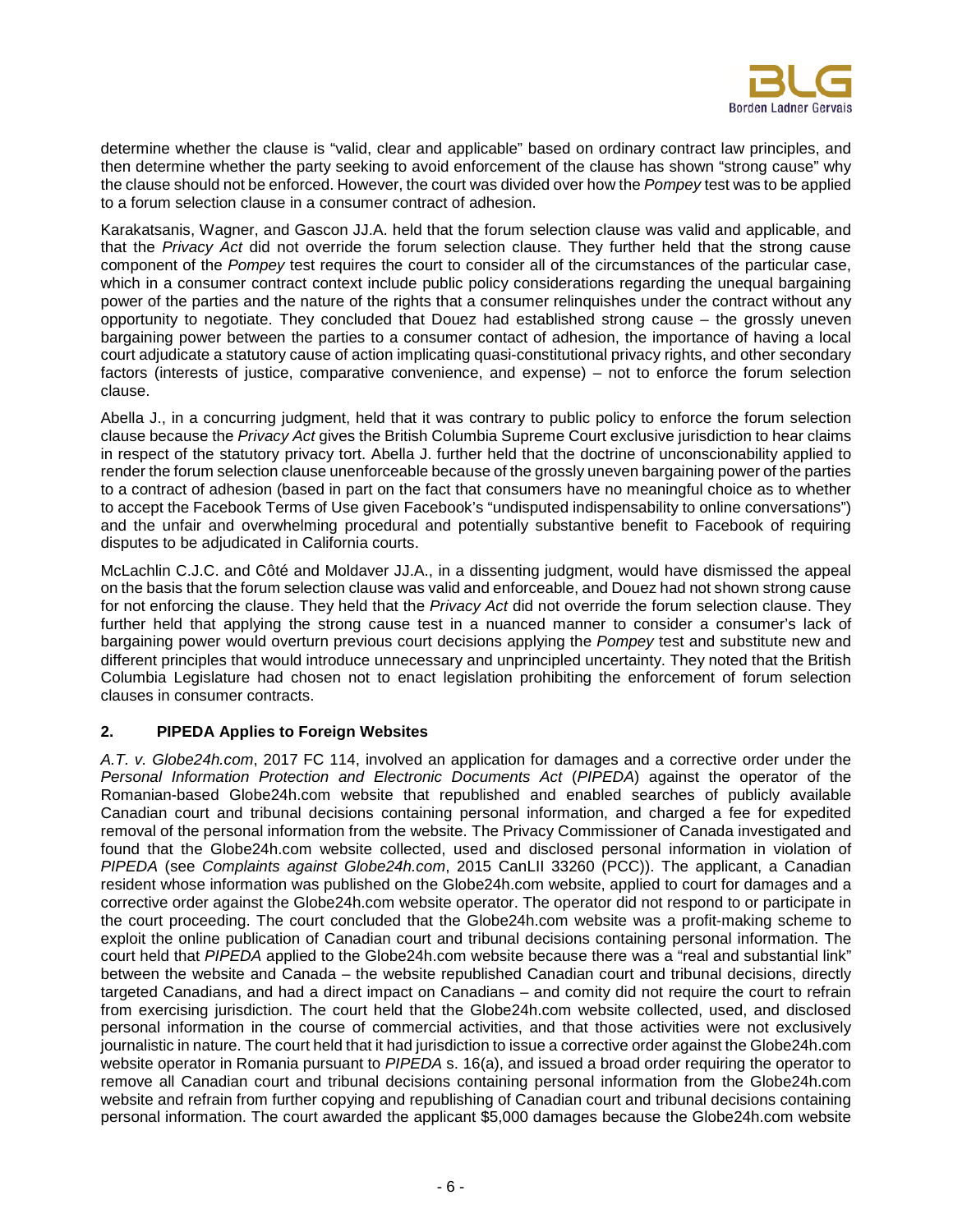

operator commercially benefited from the unlawful use of personal information, and acted in bad faith by failing to take responsibility and rectify the problem.

# **E. Internet Defamation**

#### **1. Limitation Period for Defamatory Newspaper Articles**

*John v. Ballingall*, 2017 ONCA 579, involved a dispute over an alleged defamatory article published on the *Toronto Star* newspaper's website and in its print edition. The appellant's defamation lawsuit was struck on a motion by the respondents because the appellant did not comply with the notice and limitation periods for libel in a newspaper specified in the *Libel and Slander Act* (Ontario). The appellant argued that the online version of the article was not published in a "newspaper", which is defined in the *Libel and Slander Act* as "… a paper containing public news … printed for distribution to the public and published periodically …". The Court of Appeal held that the definition of "newspaper" was not restricted to a physical newspaper. The Court of Appeal reasoned that statutory interpretation principles required that the *Libel and Slander Act* be interpreted in the context of evolving realities to apply to advances in technology that did not exist when the statute was enacted, and it would be absurd to apply different regimes for print and online versions of a newspaper. The Court of Appeal rejected the appellant's argument that a new and distinct cause of action accrues, and a new limitation period begins to run, for every day that defamatory words are published online. The court held that the statutory notice and limitation periods commenced when the plaintiff discovered the online defamation. The court dismissed the appeal. Leave to appeal has been requested ([2017] S.C.C.A. No. 377 (QL)).

# **2. Defamatory Blog Posts**

*Levant v. Awan*, 2017 CanLII 35113 (SCC), involved a dispute over nine disparaging posts by the defendant lawyer, political commentator, and journalist on his Internet blog. The posts related to the plaintiff and his involvement in a dispute with *Maclean's* magazine and a related hearing before the British Columbia Human Rights Tribunal. The trial judge (2014 ONSC 6890) held that the posts were defamatory and the defence of fair comment was not available because the defendant was motivated by malice. In assessing damages, the trial judge noted that the factors usually considered when quantifying defamation damages must be examined in light of the "ubiquity, universality and utility" of the Internet, and that the Internet publication of the defamatory blog posts increased the likely readership of the posts. The trial judge awarded the plaintiff \$50,000 in general damages and \$30,000 in aggravated damages, and ordered the defamatory blog posts be removed from the defendant's website. The Ontario Court of Appeal (2016 ONCA 970) dismissed the defendant's appeal. The Supreme Court of Canada dismissed the defendant's application for leave to appeal.

# **3. Damages for Defamatory Emails**

*McNairn v. Murphy*, 2017 ONSC 1678, involved a dispute over defamatory emails relating to a disagreement between owners of vacation condominiums in Costa Rica. The emails were sent by the defendants to recipients in four different countries, including the plaintiff and his wife in Ontario. The court held that it had jurisdiction over the defendants because there was a real and substantial connection between the defamatory emails and the province of Ontario. The court held that the emails were defamatory. The court reviewed jurisprudence on damages in Internet defamation actions, and noted that the defamatory emails "will always exist in cyberspace" and the plaintiff "cannot exercise any control over the further transmission and republication of the defamation". The court awarded general, aggravated, and punitive damages totalling \$70,000 against one defendant and \$90,000 against the other defendant.

# **F. Miscellaneous**

# **1. Injunction Prohibiting Global Internet Search Results**

*Google Inc. v. Equustek Solutions Inc.*, 2017 SCC 34, involved an application for an interlocutory injunction prohibiting Google Inc. and Google Canada (collectively "Google") from including the defendants' websites in search results generated by Google's worldwide search engines. The defendants used their websites to advertise and sell a product designed using the plaintiffs' trade secrets. The defendants ignored a court order prohibiting them from carrying on business through any website. Google, which was not a party to the lawsuit,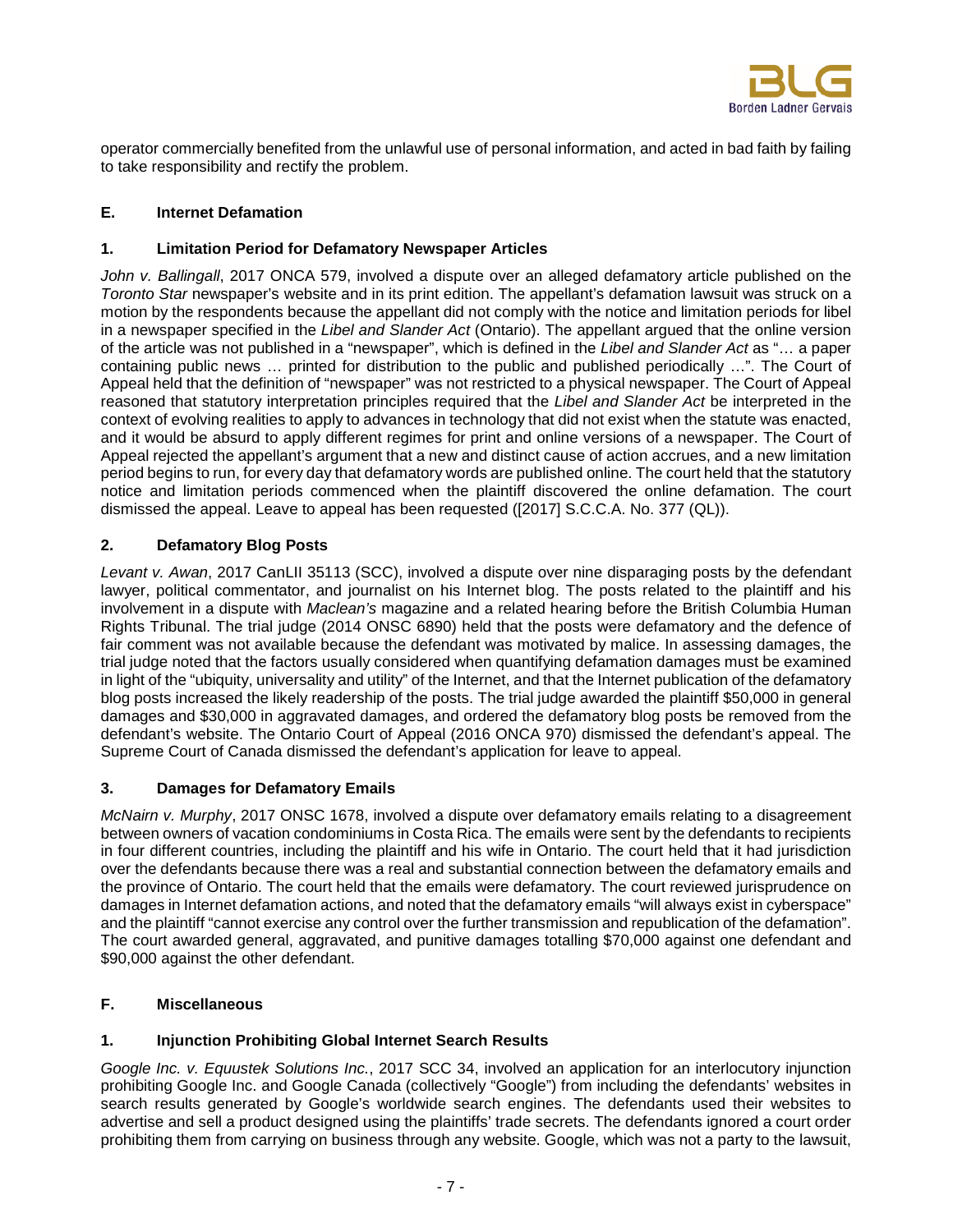

voluntarily agreed to block some but not all of the defendants' websites from Google search results. The plaintiffs applied for an interlocutory injunction against Google on the basis that Google's search sites facilitated the defendants' ongoing breach of court orders. Google argued that the court did not have jurisdiction over Google or should decline jurisdiction, and in any event should not issue the requested injunction. The chambers judge (2014 BCSC 1063) granted an injunction requiring Google to block the defendants' websites from Google's search sites worldwide. The Court of Appeal (2015 BCCA 265) dismissed Google's appeal on the basis that the injunction was within the competence of the chambers judge, did not violate any applicable legal principles or norms of freedom of speech, and was justified in the circumstances.

Google appealed to the Supreme Court of Canada. Google did not dispute that there was a serious claim or that Equustek was suffering irreparable harm. Google acknowledged that its search engine results inadvertently facilitated the harm. Nevertheless, Google argued that the injunction was not necessary to prevent the harm and was not effective in doing so, the injunction should not be granted against Google as a non-party, the injunction should not have extraterritorial reach, and the injunction violated Google's freedom of expression. In a seven-two split decision, the Supreme Court of Canada dismissed Google's appeal.

The court majority held that the injunction application invoked the classic interlocutory injunction test – is there a serious issue to be tried, will irreparable harm result if the injunction were not granted, does the balance of convenience favour granting or refusing the injunction, and ultimately would granting the injunction be just and equitable in all the circumstances. The majority held that the test had been met, and rejected all of Google's arguments. The majority noted that the jurisprudence establishes that interlocutory injunctions can be granted against non-parties and with extraterritorial effect (e.g. *Norwich* orders and *Mareva* injunctions). The majority reasoned that the problem was occurring online and globally because the "Internet has no borders", and that the only way for the interlocutory injunction be effective was to have the injunction apply globally. The court noted that Google acknowledged its ability to comply with the global injunction with relative ease. The majority held that freedom of expression issues did not tip the balance of convenience against the injunction. The majority stated that Google could apply to court to vary the injunction if there were evidence that complying with the injunction required Google to violate foreign laws, including interfering with freedom of expression. The majority reasoned: "We are dealing with the Internet after all, and the balance of convenience test has to take full account of its inevitable extraterritorial reach when injunctive relief is being sought against an entity like Google" (at para. 47). The majority concluded that the interlocutory injunction against Google should be upheld because it was the only effective way to mitigate the harm to Equustek pending resolution of the lawsuit, and any countervailing harm to Google was minimal to non-existent.

The dissenting minority would have granted the appeal and set aside the interlocutory injunction against Google on the basis that, while the chambers judge had jurisdiction to issue the injunction, the chambers judge should have exercised judicial restraint and refrained from issuing the injunction because the injunction was effectively permanent and against an innocent third party, required ongoing court supervision and modification and had not been shown to be effective, and that alternative remedies were available.

After the Supreme Court of Canada issued its decision, Google commenced proceedings against Equustek in a U.S. District Court to prevent enforcement of the Canadian injunction. Google applied for a preliminary order against enforcement of the Canadian injunction. Equustek did not oppose the application. The district court granted the preliminary order. The court reasoned that the Canadian injunction eliminated Google's immunity under United States *Communications Decency Act* (which immunizes providers of interactive computer services against liability arising from content created by third parties) and threatened free speech on the global Internet. See *Google LLC v. Equustek Solutions Inc.*, 2017 WL 5000834 (N.D. Cal. Nov. 2, 2017).

#### **2. Liability for Fraudulent Wire Transfer Instructions**

*Du v. Jameson Bank*, 2017 ONSC 2422, involved a dispute between the plaintiff bank customer and the defendant bank over liability for unauthorized wire transfers totalling USD \$135,000 conducted by the defendant as a result of fraudulent emails sent by an unknown fraudster who allegedly hacked into the plaintiff's personal email account. The emails included details that would not ordinarily be known by a fraudster, such as the name of the plaintiff's financial advisor and his bank account at another bank. The plaintiff's account was governed by terms and conditions that the plaintiff acknowledged in writing when he opened the account. The terms and conditions permitted the plaintiff to give electronic instructions to the bank through a specified email address, and provided that the bank was entitled to rely on those email instructions and was not obligated to question them. The terms and conditions identified the risks associated with email instructions, allocated those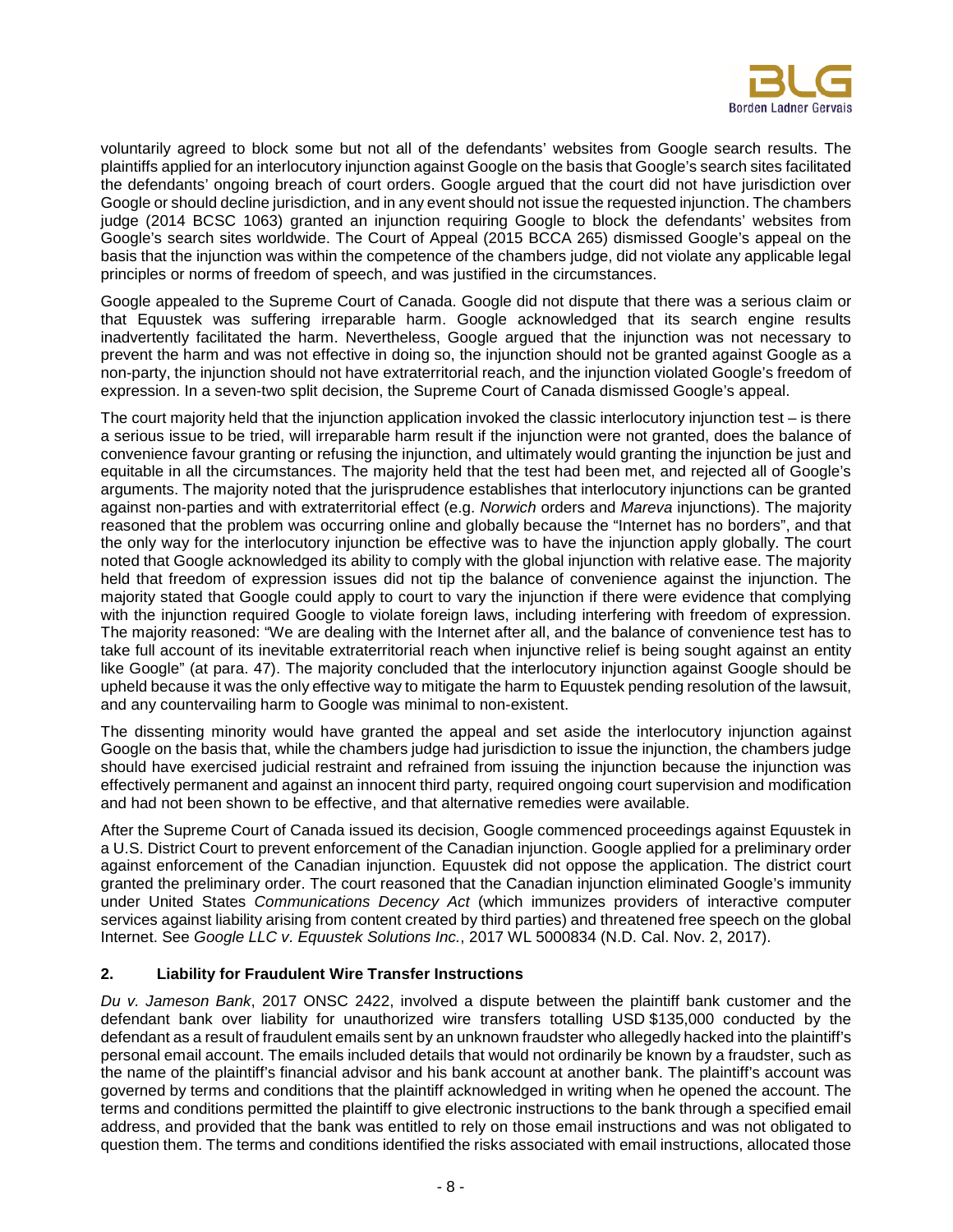

risks to the plaintiff and obligated the plaintiff to protect the integrity of his email account. The terms and conditions protected the bank against liability unless the bank was grossly negligent or engaged in wilful misconduct. The court held that the plaintiff was bound by the terms and conditions regardless of whether he actually read them. The court found that the bank had no reason to doubt the authenticity of the email instructions to make the fraudulent wire transfers. The court found that the bank was not negligent, and did not act improperly, by accepting the email instructions. The court held that the bank was not obligated to question the wire transfer instructions. The court reasoned that the fact that a bank customer is a victim of fraud does not result in an automatic transfer of liability to the bank. The court held that the bank was not liable for the transferred funds based on the tort of conversion, which applies to the negotiation of fraudulent cheques or other bills of exchange, because an email is not analogous to a cheque or other bill of exchange and is not a chattel that can be negotiated from party to party. The court concluded that it was the plaintiff's failure to secure his email account that led to the fraudulent wire transfers, and that the account terms and conditions were a complete defence to the plaintiff's claims against the bank. The court dismissed the action.

#### **3. Search and Seizure of Text Messages from Recipient's Device**

*R. v. Marakah*, 2017 SCC 59, involved an appeal from convictions for firearms offences. The convictions were based on text messages sent by Marakah to his accomplice. The police obtained the text messages as a result of an unlawful search (based on an invalid search warrant) of the accomplice's mobile phone. Marakah argued at trial that the text messages should not be admitted against him because they were obtained in violation of his *Charter* right against unreasonable search or seizure. The trial judge and a majority of the Court of Appeal held that Marakah could not have an expectation of privacy in the text messages recovered from the accomplice's mobile phone, and therefore did not have standing to challenge the admissibility of the messages. The Supreme Court of Canada, in a four-one-two split decision, allowed Marakah's appeal and set aside the convictions.

The court majority held that Marakah had standing to challenge the use of the text messages against him on the grounds that the search of the accomplice's phone violated Marakah's *Charter* rights because Marakah had an objectively reasonable expectation of privacy in the text messages. The majority reasoned that the subject matter of the search of the accomplice's phone was the electronic conversation between Marakah and the accomplice, Marakah had a direct interest in that subject matter, Marakah subjectively expected the conversation to remain private notwithstanding his lack of control over the messages, and Marakah's expectation was objectively reasonable. The majority stated that "it is difficult to think of a type of conversation or communication that is capable of promising more privacy than text messaging", that "people may be inclined to discuss personal matters in electronic conversations precisely because they understand that they are private", and that "privacy in electronic conversations is worthy of constitutional protection" that "should not be lightly denied". The majority also reasoned that control over messages is not an absolute indicator of a reasonable expectation of privacy, nor is lack of control fatal to a privacy interest. The majority concluded that the admission of the text messages into evidence would bring the administration of justice into disrepute, and therefore the messages should have been excluded from evidence.

The dissenting minority held that a reasonable expectation of privacy requires some measure of control over the subject matter of the search. The court reasoned that "divorcing privacy from any sense of control … would distort and de-contextualize the concept of privacy, create tension with the autonomy of individuals to freely share information, depart from this Court's longstanding jurisprudence, and raise a host of practical concerns for law enforcement and the administration of criminal justice" (at para. 199). The minority concluded that Marakah could not have a reasonable expectation of privacy in the text messages because Marakah had absolutely no control over the text messages stored on his accomplice's mobile phone.

#### **4. Search and Seizure of Text Messages from Service Provider**

*R. v. Jones*, 2017 SCC 60, involved an appeal from convictions for firearms and drug trafficking offences. The convictions were based on text messages sent by Jones to his accomplice. The police obtained historical records of the text messages from the service provider's account for the accomplice's phone as a result of a production order issued under *Criminal Code* s. 487.012 (now s. 487.014). Jones argued at trial that the text messages should not be admitted against Jones because the production order was not the correct procedure and violated Jones' *Charter* right against unreasonable search or seizure. The trial judge held that Jones had